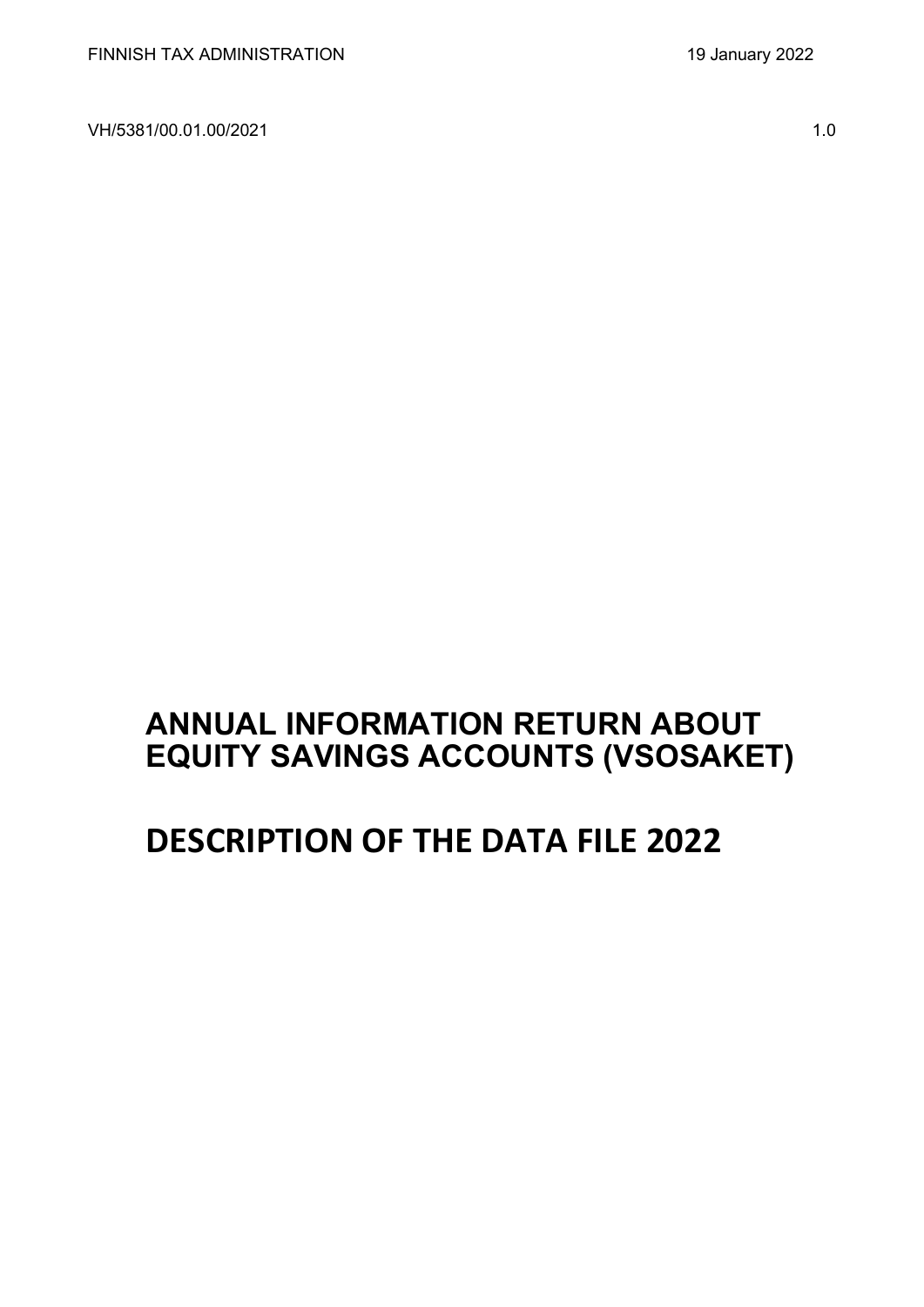#### **Table of contents**

| 1            | <b>INTRODUCTION</b>                                               | $\boldsymbol{2}$        |
|--------------|-------------------------------------------------------------------|-------------------------|
| $2^{\circ}$  | <b>DESCRIPTION OF THE INFORMATION FLOW AND SUBMITTAL OF FILES</b> | $\mathbf{2}$            |
| $\mathbf{3}$ | <b>MAKING CORRECTIONS</b>                                         | 4                       |
| 4            | <b>PERIOD OF VALIDITY</b>                                         | $\boldsymbol{4}$        |
|              | 5 CHANGES ON THE PREVIOUS YEAR                                    | $\overline{\mathbf{4}}$ |
|              | 6 LIST OF THE DATA CONTENT                                        | 6                       |
|              | 7 AUTOMATED CHECK PROCESSES                                       | 7                       |
| 8            | <b>MESSAGES</b>                                                   | 8                       |
| 9            | <b>INSTRUCTIONS AND EXAMPLES</b>                                  | 8                       |
|              | 9.1                                                               |                         |
|              | <b>10 COUNTRY CODES</b>                                           | 9                       |

#### **Version history**

| <b>Date</b> | <b>Version</b>   | Description                                     |
|-------------|------------------|-------------------------------------------------|
| 19.1.2022   | 1.0 <sub>1</sub> | First release concerning the 2022 taxable year. |

#### <span id="page-1-0"></span>**1 INTRODUCTION**

This guidance explains the structure of the required inbound file and the check procedures that follow. For more information, see [General description for](https://www.vero.fi/globalassets/tietoa-verohallinnosta/ohjelmistokehittajille/finnish-tax-administration_electronic-filing-of-information-returns-general-description.pdf)  [electronic filing of information returns \(pdf\)](https://www.vero.fi/globalassets/tietoa-verohallinnosta/ohjelmistokehittajille/finnish-tax-administration_electronic-filing-of-information-returns-general-description.pdf) (*tax.fi > About us > IT developers > Data format specifications > General description for electronic filing of information returns*).

### <span id="page-1-1"></span>**2 DESCRIPTION OF THE INFORMATION FLOW AND SUBMITTAL OF FILES**

The act governing equity savings accounts (Laki osakesäästötilistä 680/2019) came into force on 1 June 2019. Assets can be deposited on equity savings accounts as of 1 January 2020. You can read more about the taxation of equity savings accounts in the detailed guidance "Osakesäästötilin verotus" on tax.fi (available in Finnish and Swedish).

With this annual information return, the service provider as referred to in the act governing equity savings accounts (Laki osakesäästötilistä 680/2019) reports to the Tax Administration the information on equity savings accounts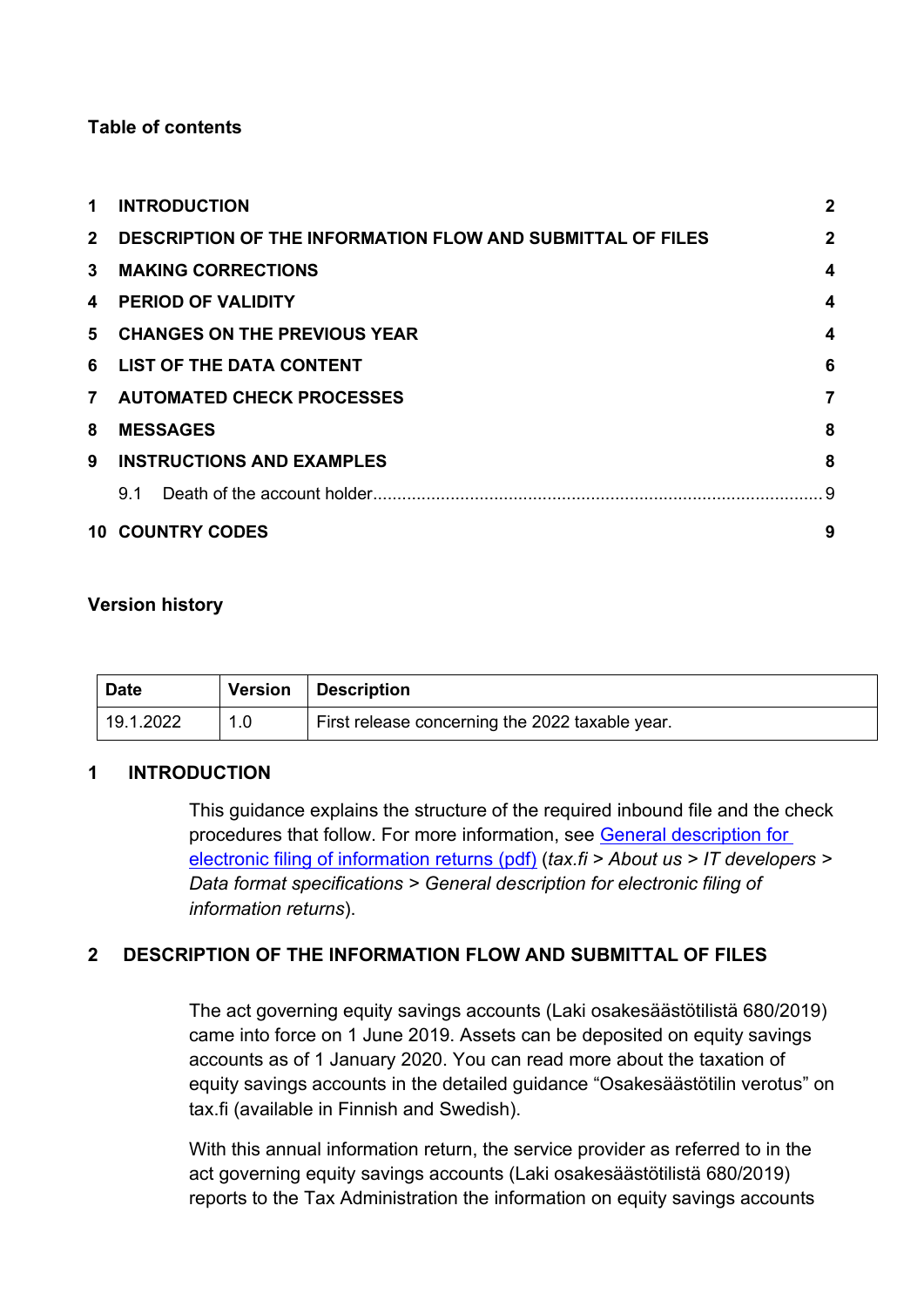described in § 17, subsection 15 of the Act on Assessment Procedure and in the Official Decision of the Tax Administration. According to the act governing equity savings accounts, banks that accept ordinary deposits and foreign credit institutions in the EEA as referred to in the Act on Credit Institutions (610/2014), as well as investment service companies and foreign investment companies in the EEA as referred to in the Act on Investment Services (747/2012), are entitled to offer equity savings account contracts.

Information concerning a taxpayer's equity savings account must be filed annually in accordance with this data format specification. The service provider offering the equity savings account must deliver the following data to the Tax Administration for the purposes of tax assessment:

- start and end date of the taxpayer's equity savings account contract,
- amounts deposited to the equity savings account,
- withdrawals from the equity savings account,
- portion of profits from the equity savings account included in the withdrawals,
- losses of the equity savings account,
- fair market value of assets saved on the equity savings account, and
- net amount deposited to the account at the end of the year.

Sales of securities made with assets saved on a resident taxpayer's equity savings account are not reported on the Annual information return on itemisation of securities and derivatives bought and sold and information for computing capital gains and losses (VSAPUUSE), because the profit accrued by the investments made through the equity savings account is not taxable during the savings period. Dividends and interest received on the equity savings account are not reported on their own annual information returns, with the exception of dividend summaries. Instead, they are included in the profits or loss of withdrawn saved assets.

Details on sales and purchases of securities by nonresident taxpayers are to be filed in an annual information return in accordance with VSAPUUSE specification even if the transactions were related to saved assets within the meaning of the act governing equity savings accounts. Dividends and interest received on a nonresident taxpayer's equity savings account are to be filed in an annual information return on payment made to nonresidents (VSRAERIE).

Expenses and fees collected from the equity savings account do not need to be reported separately. They are taken into account in the amount of profit withdrawn and loss generated by the equity savings account. If the taxpayercustomer has an equity savings account, and a different deposit account than the one connected to the equity savings account is where you charge the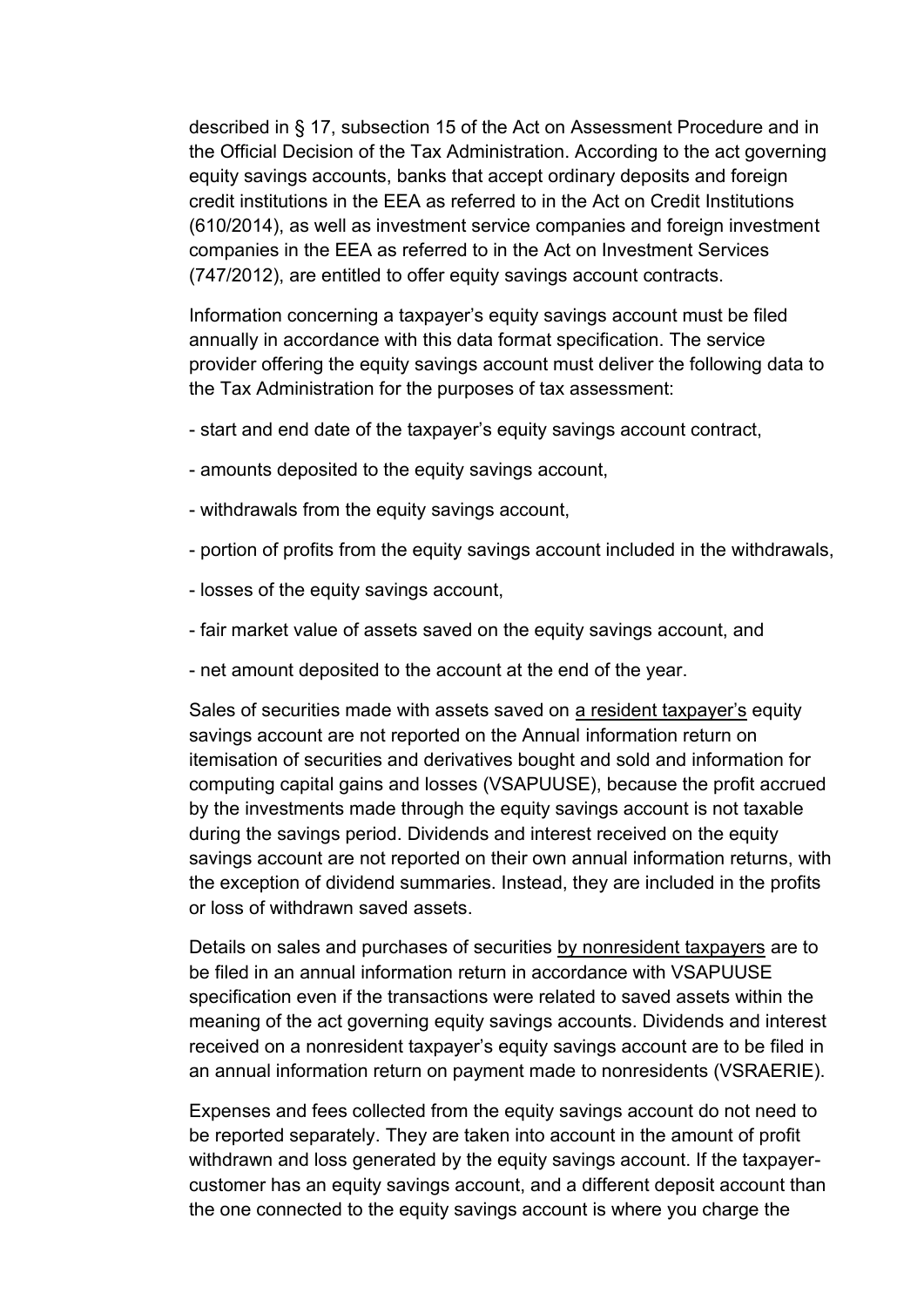related asset-management and safekeeping expenses from this customer, you must submit this annual information return (VSOMHOIE) in order to inform the Tax Administration of the amounts that the taxpayer has paid you.

In rare cases, the same person can have, during the same year, profit payments from an equity savings account that are subject both to withholding tax and tax at source. A return on which withholding tax and tax at source have been reported for the same person can be submitted despite the message 1737, as the idea is to report the year's summary details on all withdrawals of profit from an equity savings account. Note that the taxpayer is not reported twice. Instead, the withholding tax and tax at source are reported on the same line.

To check the method of identification required by this information flow, the required role and the place in the flow where authorisations are checked, go to [Methods of sign-in, roles and rights to represent organisations](https://www.ilmoitin.fi/webtamo/sivut/IlmoituslajiRoolit?kieli=en&tv=VSOSAKET) *[\(Ilmoitin.fi >](https://www.ilmoitin.fi/webtamo/sivut/IlmoituslajiRoolit?kieli=en)  [Instructions and templates > Methods of sign-in, roles\)](https://www.ilmoitin.fi/webtamo/sivut/IlmoituslajiRoolit?kieli=en).*

#### <span id="page-3-0"></span>**3 MAKING CORRECTIONS**

For year-specific instructions for making corrections, go to [Annual information](https://www.vero.fi/en/About-us/it_developer/data-format-specifications/annual_information_returns__instruction/)  [returns](https://www.vero.fi/en/About-us/it_developer/data-format-specifications/annual_information_returns__instruction/) (*tax.fi > About us > IT developers > Data format specifications > Making corrections to electronically filed submittals of information returns*).

#### <span id="page-3-1"></span>**4 PERIOD OF VALIDITY**

This specification sets out the requirements of file formatting that come into force 29 March 2022 and continue to be in force until a new version of this specification is released.

For information about deadlines for filing, see the year-specific schedule on [IT developers](https://www.vero.fi/tietoa-verohallinnosta/kehittaja/) (*vero.fi > Verohallinto > Ohjelmistokehittäjät > Aikataulu vvvv*). The schedule is available in Finnish and Swedish.

#### <span id="page-3-2"></span>**5 CHANGES ON THE PREVIOUS YEAR**

| <b>Version</b> | <b>Data</b><br><b>Name</b> | Data element                                                                                     | <b>Description</b>                                |
|----------------|----------------------------|--------------------------------------------------------------------------------------------------|---------------------------------------------------|
| 1.0            | 12-15/058                  | Calendar year                                                                                    | Year changed                                      |
|                | 17-25/010                  | Business ID of corporate entity<br>liable to report information on the<br>equity savings account | Data format changed YTUNNUS -><br><b>YTUNNUS2</b> |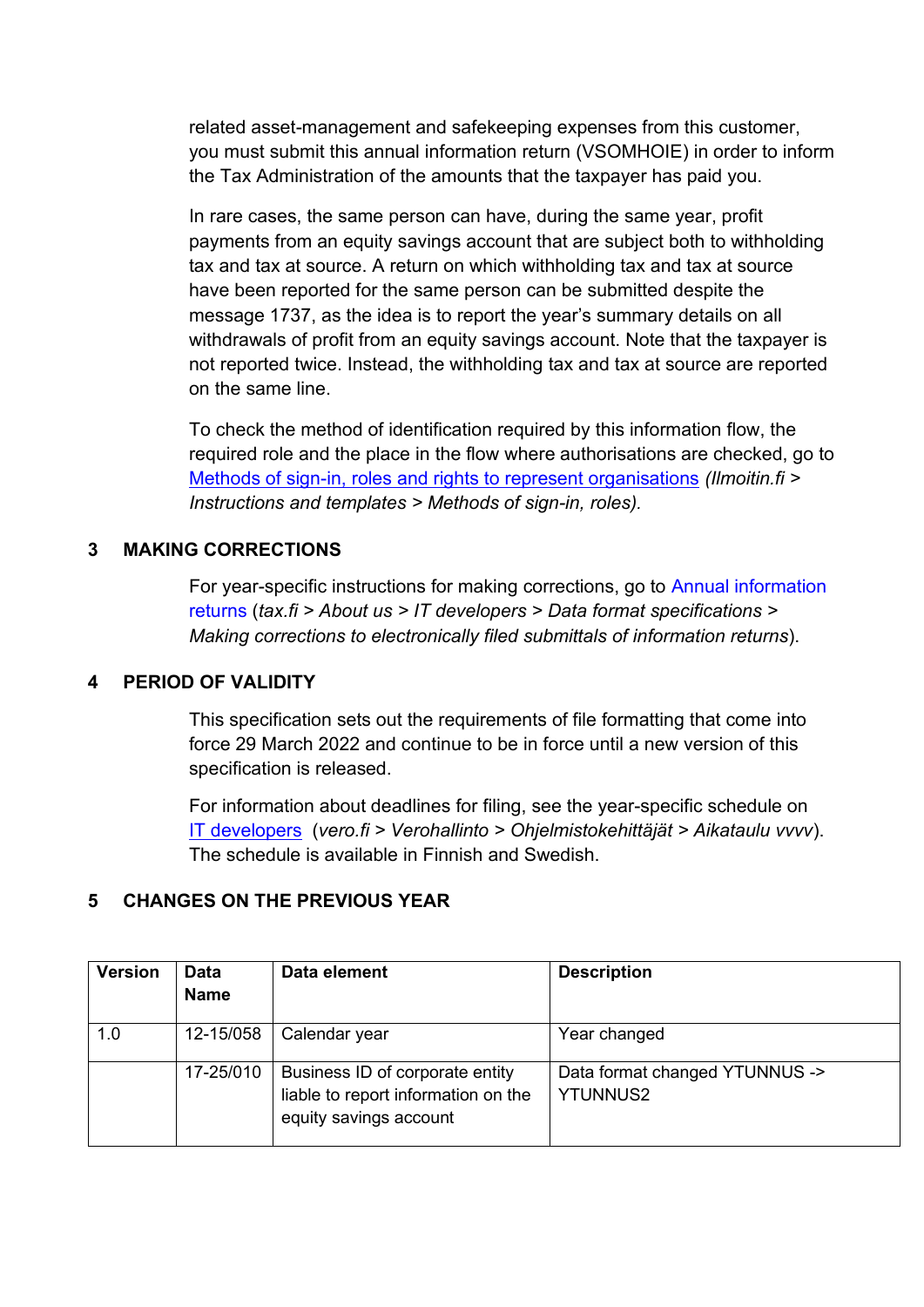| <b>Version</b> | <b>Data</b><br><b>Name</b> | Data element                                                                              | <b>Description</b>                                                                         |
|----------------|----------------------------|-------------------------------------------------------------------------------------------|--------------------------------------------------------------------------------------------|
|                | 26-60/020                  | Name of corporate entity liable to<br>report information on the equity<br>savings account | Data element has been changed to<br>voluntary and it is no longer an identifying<br>detail |
|                | 284-<br>318/041            | Name of contact person                                                                    | Data element has been changed to<br>mandatory.                                             |
|                | $320 -$<br>354/042         | Telephone of contact person                                                               | Data element has been changed to<br>mandatory.                                             |
|                |                            |                                                                                           | Check #1573 has been removed                                                               |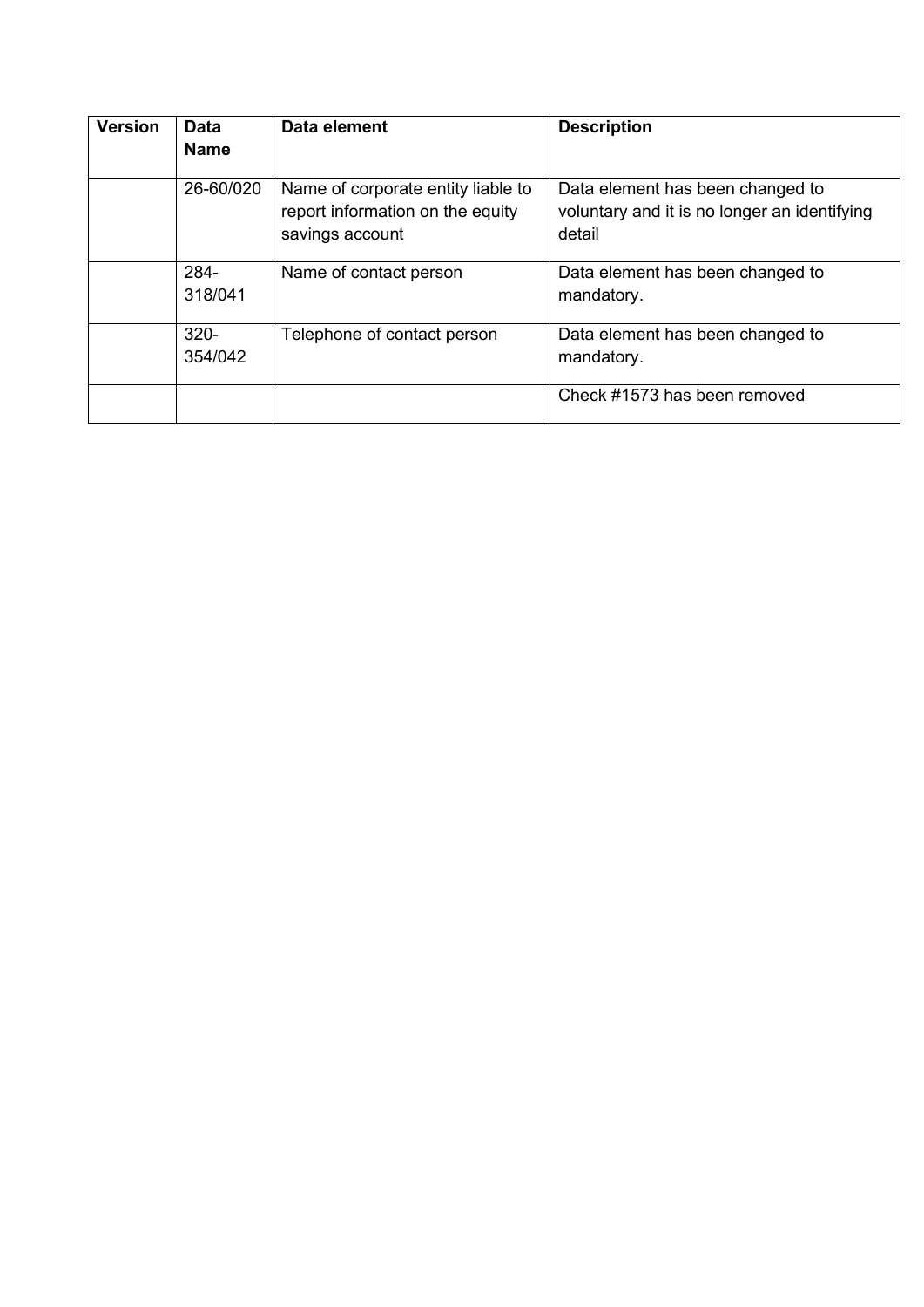## <span id="page-5-0"></span>**6 LIST OF THE DATA CONTENT**

| <b>Positio</b><br>$\mathsf{n}$ | Cod<br>e | $ Cond $ T<br>tiona |   | L/T | <b>Description</b>                                                                                                                                                    | Format           | <b>Permissibl</b><br>e values: |
|--------------------------------|----------|---------------------|---|-----|-----------------------------------------------------------------------------------------------------------------------------------------------------------------------|------------------|--------------------------------|
| $1 - 8$                        | 000      | P                   | T |     | File identifier                                                                                                                                                       | AN <sub>8</sub>  | <b>VSOSAKET</b>                |
| 10                             | 082      | $\vee$              |   |     | <b>Deletion</b>                                                                                                                                                       | A <sub>1</sub>   | D                              |
| $12 - 15$                      | 058      | P                   | T |     | Year                                                                                                                                                                  | <b>VVVV</b>      | 2022                           |
| $17 - 25$                      | 010      | P                   | T |     | Business ID of corporate entity liable to report<br>information on the equity savings account                                                                         | <b>YTUNNUS2</b>  |                                |
| 26-60                          | 020      | $\vee$              |   | *   | Name of corporate entity liable to report<br>information on the equity savings account                                                                                | <b>AN35</b>      |                                |
| 62-96                          | 350      | P                   | T |     | Bank account number of equity savings<br>account                                                                                                                      | <b>AN35</b>      |                                |
| 98-105                         | 351      | P                   |   |     | Start date of equity savings account                                                                                                                                  | <b>PPKKVVVV</b>  |                                |
| 107-114 352                    |          | $\vee$              |   | *   | End date of equity savings account                                                                                                                                    | <b>PPKKVVVV</b>  |                                |
| 116                            | 353      | V/P                 |   | *   | Grounds for termination of equity savings<br>account<br>1= termination of account<br>2= transfer of account to another service<br>provider or death of account holder | N <sub>1</sub>   | 1,2                            |
| 118-128 083                    |          | P                   | Τ |     | Account holder's personal identity code                                                                                                                               | <b>HETU</b>      |                                |
| 130-164 085                    |          | V/P                 | т | *   | Account holder's name                                                                                                                                                 | AN35             |                                |
| 166-167 363                    |          | V                   |   |     | Country code (ISO3166) of the account<br>holder's country of tax residence (this is a<br>required field if Finland - FI is not the country<br>of tax residence)       | <b>MAATUNNUS</b> |                                |
| 169-178 354                    |          | V                   |   |     | Cash deposits made to the equity savings<br>account during the reporting year                                                                                         | R7,2             |                                |
| 180                            |          | $\vee$              |   |     | Reserve space                                                                                                                                                         |                  |                                |
| 181-190 355                    |          | V/P                 |   |     | Amounts withdrawn from the equity savings<br>account during the reporting year                                                                                        | R7,2             |                                |
| 192-201 356                    |          | V/P                 |   |     | Portion of profits included in withdrawals                                                                                                                            | R7,2             |                                |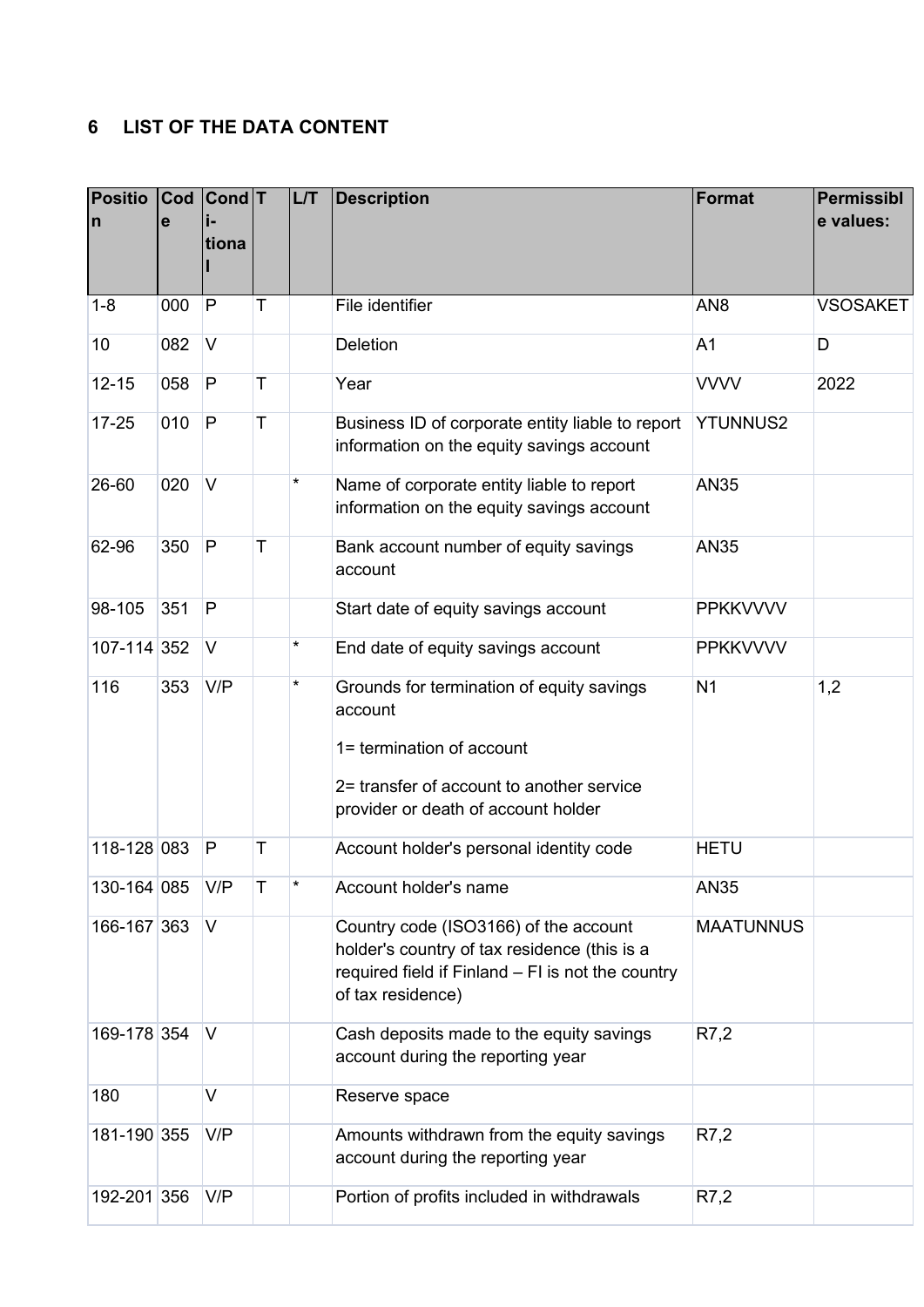| <b>Positio</b><br>$\mathsf{n}$ | $\mathbf{e}$ | Cod Cond T<br>tiona |   | <b>L/T</b> | <b>Description</b>                                                             | Format                           | <b>Permissibl</b><br>e values: |
|--------------------------------|--------------|---------------------|---|------------|--------------------------------------------------------------------------------|----------------------------------|--------------------------------|
| 203-212 357                    |              | V                   |   |            | Withholding on profit                                                          | R7,2                             |                                |
| 214-223 358                    |              | $\vee$              |   |            | Tax withheld at source on profit (nonresidents)                                | R7,2                             |                                |
| 225-232 359                    |              | V/P                 |   |            | Loss from equity savings account on date<br>when account is terminated         | R5,2                             |                                |
| 234-243 360                    |              | V/P                 |   |            | Fair market value of assets saved on equity<br>savings account on 31 December  | R7,2                             |                                |
| 245-254 361                    |              | V/P                 |   |            | Net amount deposited to the account on 31<br>December                          | R7,2                             |                                |
| 256-263 362                    |              | V                   |   |            | Amount of tax withheld at source refunded to<br>the account holder from abroad | R5,2                             |                                |
| 265-282                        |              | $\vee$              |   |            | Reserve space                                                                  | <b>AN18</b>                      |                                |
| 284-318 041                    |              | P                   |   |            | Name of contact person                                                         | <b>AN35</b>                      |                                |
| 320-354 042                    |              | P                   |   |            | Telephone of contact person                                                    | PUHELIN2                         |                                |
| 356-390 048                    |              | $\vee$              |   |            | Software application that produced this file                                   | <b>AN35</b>                      |                                |
| 392-403 014                    |              | P                   | T |            | Identifier of the software that produced this file                             | $Y -$<br>TUNNUS AN2              |                                |
| 405-418 198                    |              | P                   |   |            | Send Date and Time - populated by the<br>service provider                      | <b>PPKKVVVV</b><br><b>HHMMSS</b> |                                |
|                                | 999          | P                   |   |            | <b>Final identifier</b>                                                        | $+N8$                            |                                |

## <span id="page-6-0"></span>**7 AUTOMATED CHECK PROCESSES**

| New /<br>Chan<br>ged | Code     | <b>Description of Calc. Rule / Check</b>                                                                                                                    |
|----------------------|----------|-------------------------------------------------------------------------------------------------------------------------------------------------------------|
|                      | 352, 353 | #1574; If the account's end date (352) has been given, the grounds for the<br>termination of the account (353) must be given as well.                       |
|                      | 083, 085 | #1591; If the value entered for Account holder's personal identity code (083) is a<br>pseudo ID, the filer must also enter the Account holder's name (085). |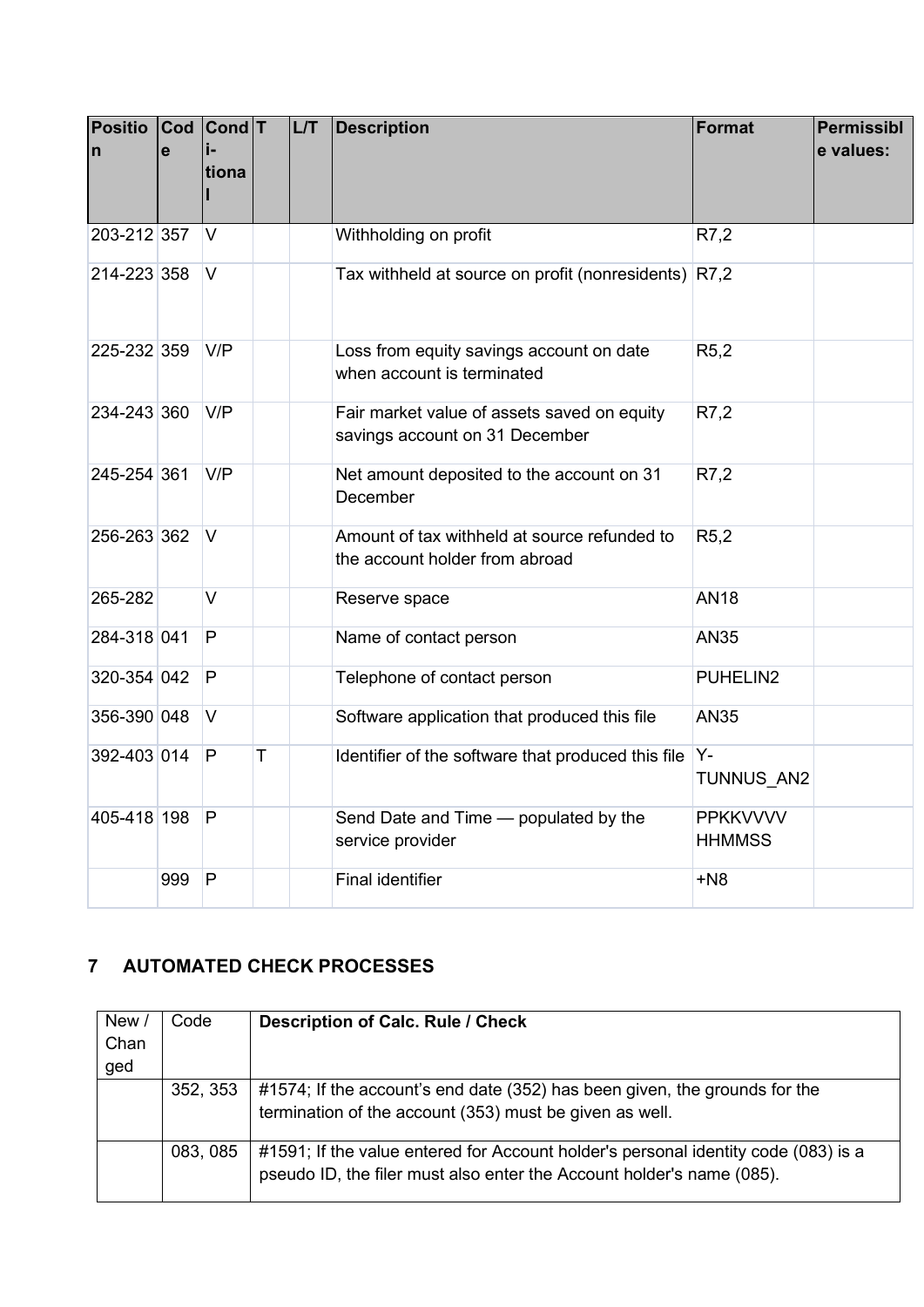| New/<br>Chan<br>ged | Code             | <b>Description of Calc. Rule / Check</b>                                                                                                                                                                                                                                              |
|---------------------|------------------|---------------------------------------------------------------------------------------------------------------------------------------------------------------------------------------------------------------------------------------------------------------------------------------|
|                     | 355, 356         | #1575; If the value entered for Amounts withdrawn from the equity savings account<br>during the reporting year (355) is greater than zero, the filer must also enter profit<br>(356), which may be zero, more than zero, or loss (359).                                               |
|                     | 352, 353,<br>355 | #1576; If the End date of equity savings account (352) has been given, and the<br>grounds for termination $(353)$ is 1 (= termination of account), the filer must also<br>enter Amounts withdrawn from the equity savings account during the reporting year<br>$(355)$ (may be zero). |
|                     | 359, 352         | #1577; Loss (359) can only be entered if the account end date (352) has been<br>given and the reason for termination (353) is 1 (termination of account).                                                                                                                             |
|                     | 352, 058         | #1592; End date of equity savings account (352) YYYY must be in the same year<br>as the annual information return (058) concerns.                                                                                                                                                     |
|                     | 360,361          | #1578; If the account has not been terminated, i.e. (352) has not been given, the<br>fair market value of saved assets (360) and the net amount deposited (361) must<br>be entered, but they can be zero.                                                                             |
|                     | 359              | #1572; The loss cannot be more than €50,000.                                                                                                                                                                                                                                          |

#### <span id="page-7-0"></span>**8 MESSAGES**

| New /<br>Chan<br>ged | Code             | Description of the message                                                                                                                                                                                                                                       |
|----------------------|------------------|------------------------------------------------------------------------------------------------------------------------------------------------------------------------------------------------------------------------------------------------------------------|
|                      | 357, 358,<br>356 | #1579; If the profit (356) is more than $\epsilon$ 20, and both the withholding (357) and tax<br>at source (358) are empty or zero, the following message appears: "You have<br>reported profit. Please check whether it involves withholding or tax at source." |
|                      | 357, 358         | #1737; The same annual information return can have a non-zero value in<br>Withholding on profit (357) and in Tax withheld at source on profit (358) only in rare<br>cases.                                                                                       |

#### <span id="page-7-1"></span>**9 INSTRUCTIONS AND EXAMPLES**

Payments must be reported for the year when they were paid. Payments are reported per account as a summary of all the year's transactions. Indicate the amounts in euro (€). If the currency of payment was a non-euro currency, you must convert the amount into € using the ECB rate valid at the date of payment.